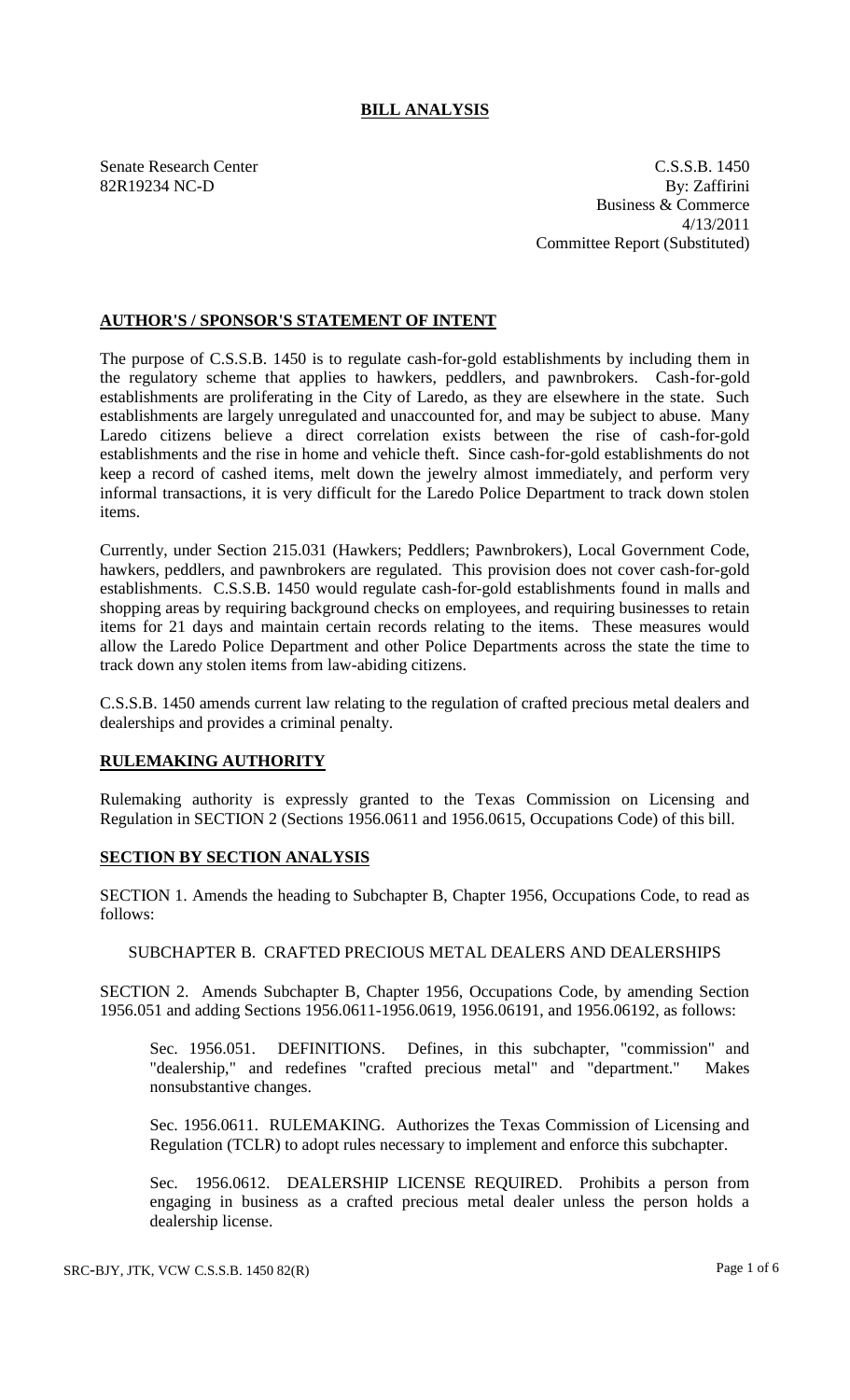Sec. 1956.0613. MULTIPLE PLACES OF BUSINESS. (a) Provides that a separate dealership license is required for each place of business operated under this subchapter.

(b) Authorizes the Texas Department of Licensing and Regulation (TDLR) to issue more than one dealership license to a person if the person complies with this subchapter for each license.

Sec. 1956.0614. APPLICATION REQUIREMENTS. (a) Requires that an application for a dealership license be made to TDLR and:

- (1) be under oath;
- (2) state:

(A) the full name and address of the applicant;

(B) the type of business entity formed by the applicant, if the applicant is not an individual;

(C) the full name and address of each general partner and the type of partnership, if the applicant is a partnership;

(D) the full name and address of each officer and owner, if the applicant is an unincorporated association;

(E) except as provided by Subsection (b), the full name of each officer and shareholder, if the applicant is a corporation;

(F) the full name and address of each manager and operator of the dealership;

(G) the location where the dealership's business is to be conducted and a copy of the certificate of occupancy for the location;

(H) the intended hours of operation of the dealership; and

(I) other relevant information required by TDLR; and

(3) state that the applicant and, if applicable, any business partner or officer of the corporation has not had a license revoked under this subchapter or Chapter 371 (Pawnshops), Finance Code.

(b) Provides that the full name of each shareholder is not required if the applicant is a corporation with five or more shareholders.

Sec. 1956.0615. FEES. (a) Requires an applicant, except as provided by Subsection (b), to submit with the application:

(1) an application fee of:

(A) \$500, if the applicant does not hold a license under this subchapter; or

(B) \$200, if the application is for an additional dealership license for a separate location; and

(2) an annual license fee in an amount determined by TCLR rule.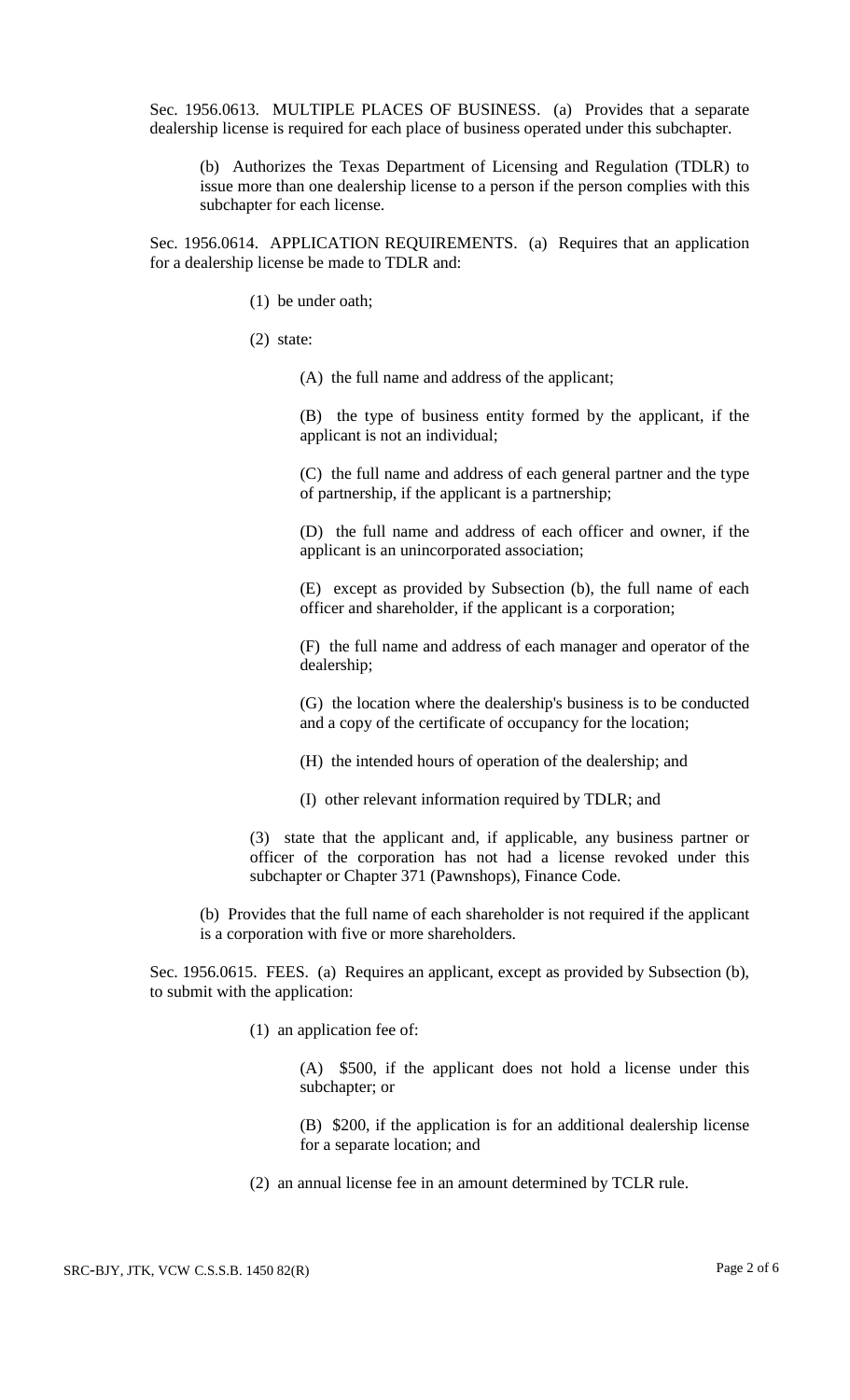(b) Provides that an applicant that is exempt from taxation under Section 501(c)(3), Internal Revenue Code of 1986, is exempt from the fees required under Subsection (a).

Sec. 1956.0616. LICENSE TERM; RENEWAL. Provides that a license expires on the first anniversary of the date of issuance and may be renewed annually on payment of the required annual license fee.

Sec. 1956.0617. INVESTIGATION; NOTICE OF APPLICATION. (a) Requires TDLR, on receipt of an application and the required fees, to:

- (1) conduct an investigation to determine whether to issue the license; and
- (2) give notice of the application to:

(A) the Department of Public Safety of the State of Texas (DPS); and

(B) each local law enforcement agency in the county in which the dealership is to conduct business.

(b) Requires that the notice under Subsection (a) state the name and address of each person required by Section 1956.0614 to be listed on the license application.

(c) Requires TDLR to give DPS and local law enforcement agencies a reasonable period to respond to the notice with information concerning the listed persons or any other relevant information.

Sec. 1956.0618. NOTICE OF DENIAL; HEARING. (a) Requires TDLR, if TDLR determines not to issue a license, to deliver to the applicant at the address provided in the application a written notice by personal delivery or certified mail, return receipt requested. Requires that the notice include TDLR's reason for denying the license.

(b) Authorizes an applicant, not later than the 30th day after the date of receipt of a notice under Subsection (a), to request a hearing on the application denial. Requires TDLR to set the hearing not later than the 60th day after the date of the request. Provides that a hearing under this section is subject to Section 51.354 (Right to Hearing; Administrative Procedure).

(c) Requires TDLR, if TDLR denies the application, to retain the investigation fee and return to the applicant the annual license fee submitted with the application.

Sec. 1956.0619. CONTENTS AND DISPLAY OF LICENSE. (a) Requires that a license state the name of the dealer, the address at which the dealership conducts business, and that the dealership is authorized to deal in crafted precious metals.

(b) Requires a dealer to display a license in a conspicuous location at the place of business provided on the license.

Sec. 1956.06191. APPLICATION FOR RELOCATION. (a) Requires a dealer who wishes to move a dealership from the location authorized by a license to file a relocation application with TDLR not later than the 30th day before the date the dealer moves and pay an application fee of \$20.

Sec. 1956.06192. CRIMINAL BACKGROUND CHECK REQUIRED. (a) Requires a dealer to conduct a criminal background check on an applicant for employment with the dealer.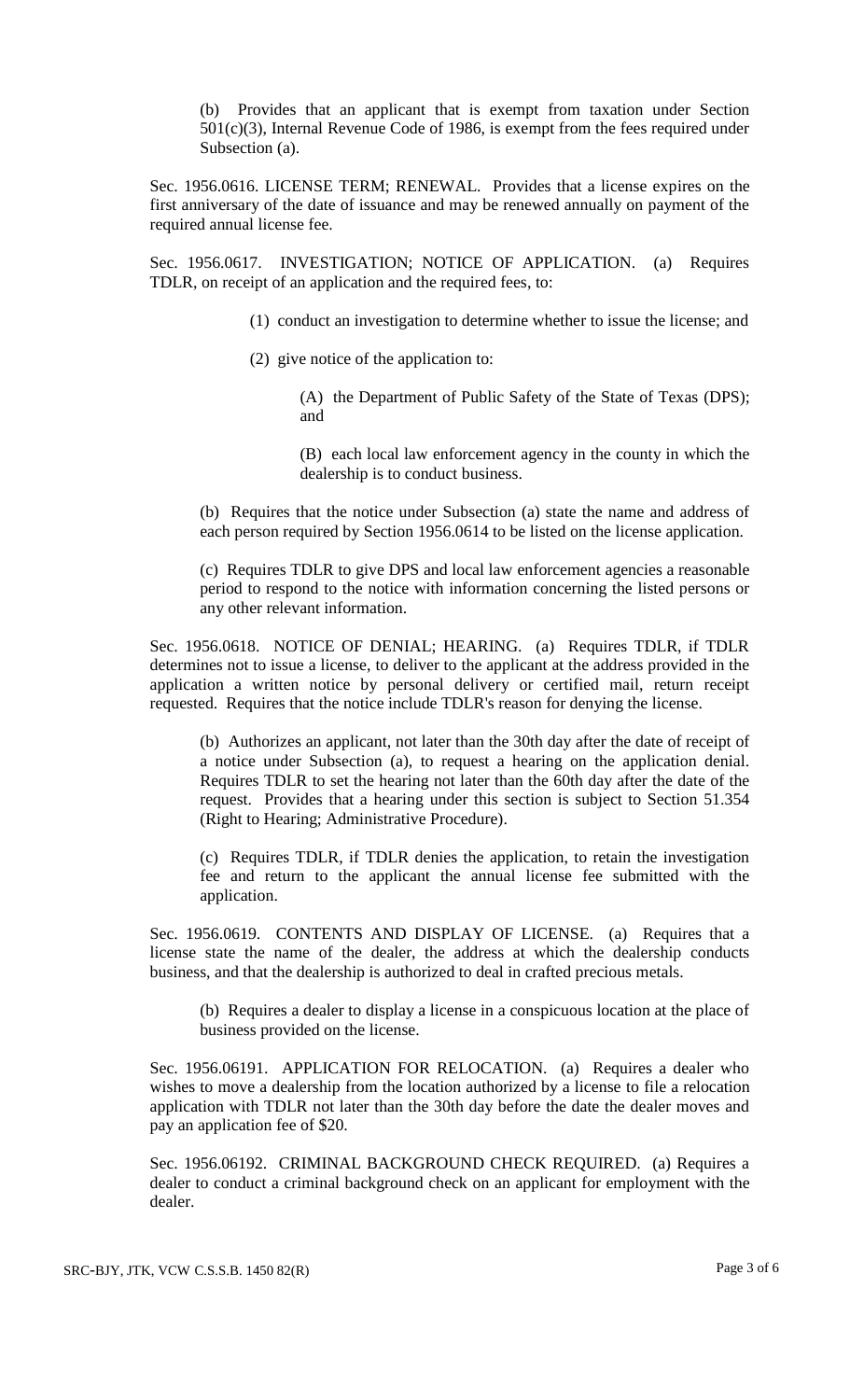(b) Prohibits a dealer from employing person who has been convicted of an offense under Section 31.03 (Theft), Penal Code.

SECTION 3. Amends the heading to Section 1956.062, Occupations Code, to read as follows:

Sec. 1956.062. REPORT OF PURCHASE OR EXCHANGE REQUIRED.

SECTION 4. Amends Section 1956.062, Occupations Code, by amending Subsections (b)-(d) and adding Subsection (c-1), as follows:

(b) Requires a dealer, before crafted precious metal is offered for sale or exchange, to notify each person intending to sell or exchange the metal that, before the dealer may accept any of the person's property, the person must file with the dealer a list describing all of the person's crafted precious metal to be accepted by the dealer. Requires that the list contain:

- (1) the proposed seller's or transferor's name and address;
- (2) the date and time of the purchase or exchange;
- (3) a complete and accurate description of the crafted precious metal, including:
	- (A) a serial number, if available; and

(B) the size, weight, material, length, number of items, capacity, or other identifying characteristics; and

(4) the proposed seller's or transferor's certification that the information is true and complete.

Makes a nonsubstantive change.

(c) Requires the dealer to record the proposed seller's or transferor's driver's license number or DPS, rather than department, personal identification certificate number on physical presentation of the license or personal identification certificate by the seller or transferor. Requires that the record accompany the list.

(c-1) Requires that all lists and records required by this section be legible.

(d) Requires the dealer to:

(1) provide to a peace officer or TDLR, on demand, the list required by Subsection (b); and

(2) mail or deliver a complete copy of the list to the chief of police or the sheriff as provided by Section 1956.063 (Form of Report; Filing) not later than 48 hours after the list is filed with the dealer.

SECTION 5. Amends Subchapter B, Chapter 1956, Occupations Code, by adding Section 1956.0635, as follows:

Sec. 1956.0635. RECEIPT REQUIRED. (a) Requires a dealer, at the time of the sale or exchange of crafted precious metal, to deliver a receipt to the seller or transferor. Requires that each receipt delivered by the dealer be numbered sequentially, contain the date of the transaction or acquisition, and itemize the crafted precious metal purchased or exchanged.

(b) Requires that an accurate copy or record of the receipt be maintained until the third anniversary of the date of the sale or exchange, and be available on request for inspection during business hours by a peace officer or TDLR.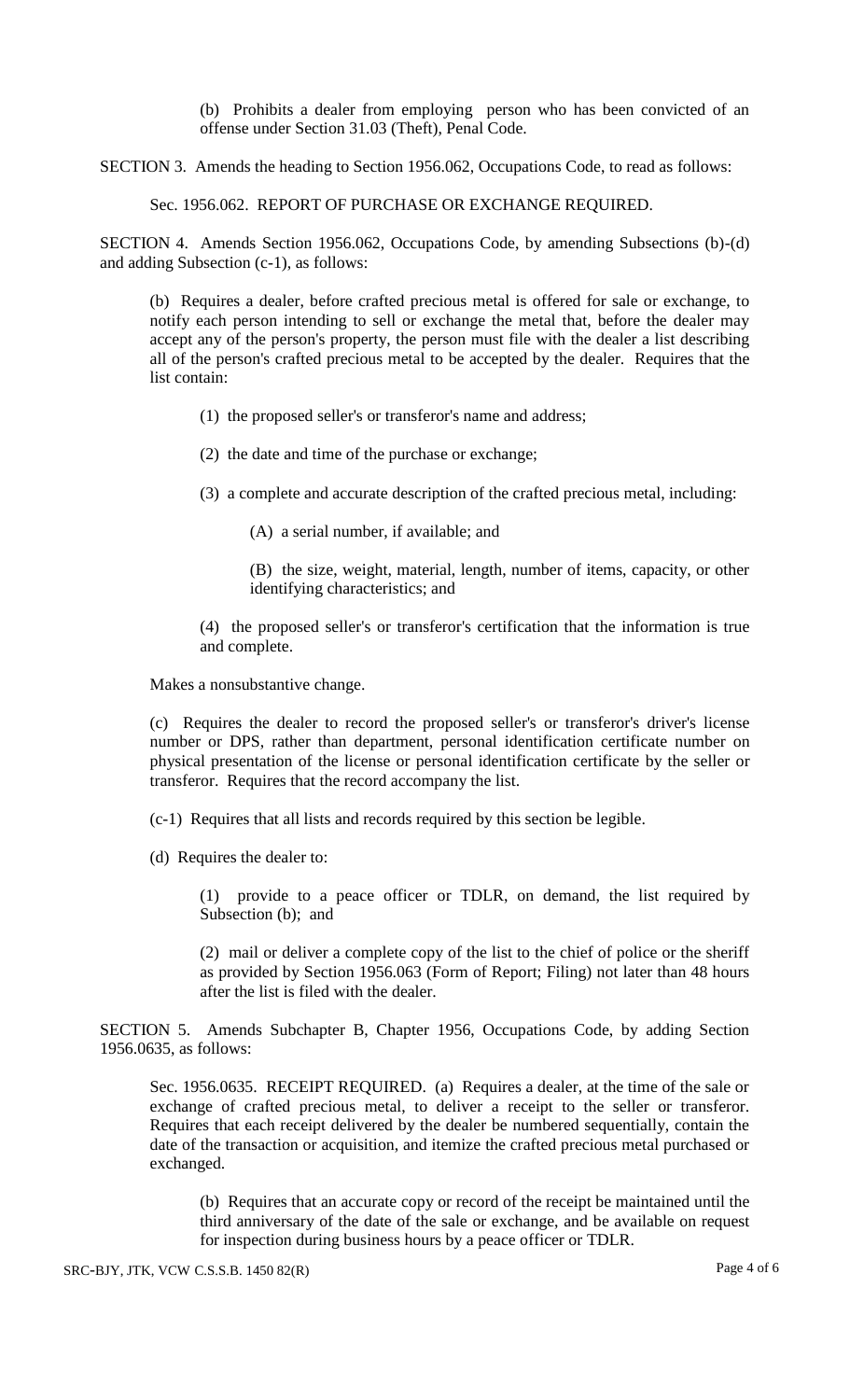SECTION 6. Amends Section 1956.064, Occupations Code, as follows:

Sec. 1956.064. REQUIRED RETENTION OF CRAFTED PRECIOUS METAL. (a) Prohibits a dealer from melting, defacing, altering, or disposing of crafted precious metal that is the subject of a report required by this subchapter before the 22nd day, rather than the 11th day, after the date the report is filed unless the peace officer to whom the report is submitted, for good cause, authorizes disposition of the metal, or the dealer is a pawnbroker and the disposition is the redemption of pledged property by the pledgor. Deletes existing text relating to the dealer obtaining the name, address, and description of the buyer and retaining a record of that information. Makes nonsubstantive changes.

(b) Requires that the crafted precious metal, during the hold period required by Subsection (a), be stored or displayed:

(1) in the exact form received;

(2) in a manner as to be identifiable from the description provided under Section 1956.062; and

(3) in a manner as to not impede or prevent the crafted precious metal's examination by a peace officer or TDLR.

Deletes existing text requiring a dealer who retains information under Subsection (a)(2) to make that information available for inspection by any peace officer.

SECTION 6. Amends Subchapter B, Chapter 1956, Occupations Code, by adding Section 1956.0645, as follows:

Sec. 1956.0645. STOLEN CRAFTED PRECIOUS METAL. (a) Requires a dealer or an agent or employee of a dealership to:

> (1) monitor the purchase of crafted precious metal to identify or prevent transactions involving stolen crafted precious metal;

> (2) make reasonable efforts to avoid accepting or purchasing stolen crafted precious metal; and

(3) immediately report to a local law enforcement agency:

(A) an offer to sell to the dealership crafted precious metal actually known or reasonably suspected to be stole;

(B) the identity, if known, and the description of the person offering to sell the metal described by Paragraph (A); and

(C) the purchase of crafted precious metal subsequently determined or reasonably suspected to be stolen.

(b) Requires a dealer to cooperate with a local law enforcement agency regarding any matter relating to stolen crafted precious metal and assist in the prompt resolution of an official investigation.

SECTION 8. Amends the heading to Section 1956.065, Occupations Code, to read as follows:

Sec. 1956.065. INSPECTION OF CRAFTED PRECIOUS METAL.

SECTION 9. Amends Section 1956.065(a), Occupations Code, to require a dealer to make crafted metal purchased by the dealer available for inspection by a peace officer or TDLR during regular business hours while in the dealer's possession.